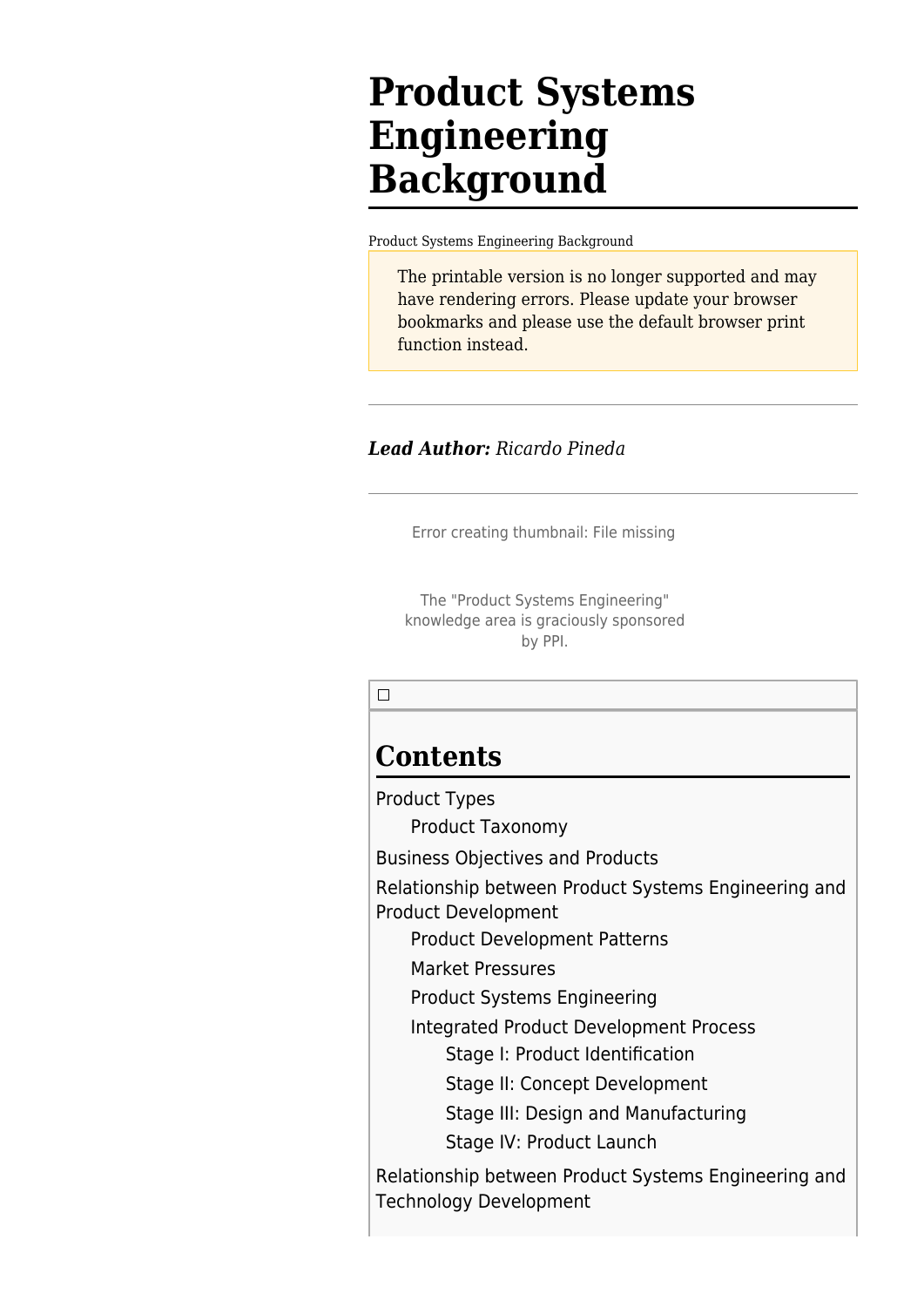[Product Type Examples](#page--1-0) [References](#page--1-0) [Works Cited](#page--1-0) [Primary References](#page--1-0) [Additional References](#page--1-0)

## **Product Types**

A system is by definition composed of elements that interact. The system itself is usually an element of a larger system, and each element can often also be viewed as a system on its own.

A system element consists of one or more products. Products need to be produced or acquired. Some can be acquired or procured as-is, without need for fabrication or modification. Others need to be engineered, and in some cases, systems-engineered (Martin 1997). Basic product types are depicted in the figure below.

Types of products are not limited to hardware or software. Many other types of products perform functions necessary to meet stakeholder needs. Some are only relevant to certain industries or domains, such as structures for civil engineering, or ships for shipping or the naval domain. Systems engineers must remember not to allocate the required behavior for a system to hardware and software elements alone.

While we may associate the idea of a product with concrete objects like computer chip, phones, aircraft, or even command, control and communications centers, an organization or a process can also be a product. Sometimes a product is not complex enough to justify performing Product SE, and only needs product design engineering. Enterprise SE and Service SE should determine whether a product needs Product SE.

### **Product Taxonomy**

For any system being developed, the systems engineers must decide what are the right elements to be included. This is not self-evident, because basic product types are not necessarily mutually exclusive. For example, some would consider that facilities contain hardware and people. Others would consider facilities to be separate from hardware and people. Some would include material as part of hardware, while others would not. Creating a taxonomy of product types can help the systems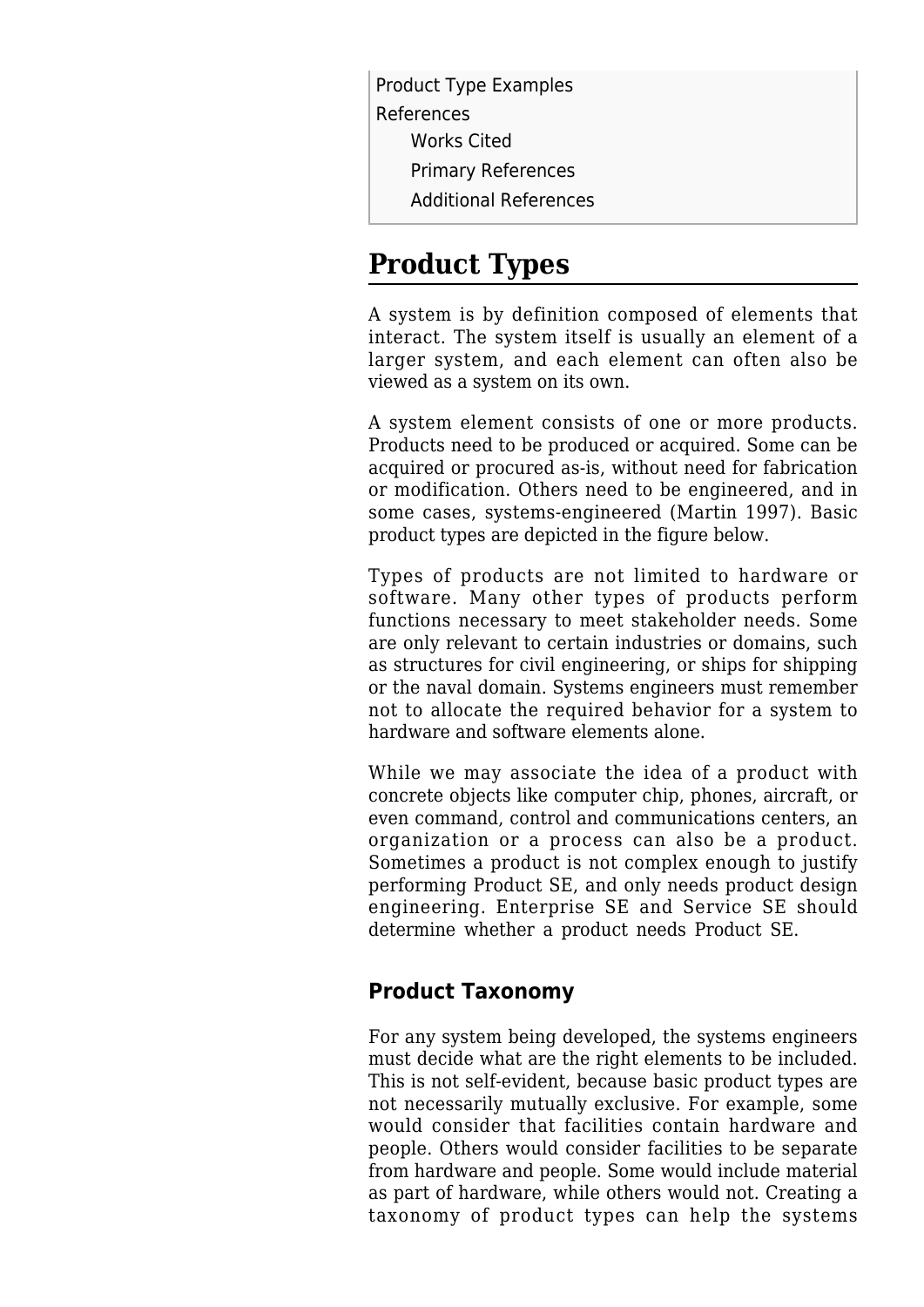engineer think clearly and thoroughly about what components to include.

## **Business Objectives and Products**

When it develops and launches a new product, an enterprise must align that product with its business goals, internal capabilities, and competition. It must align the end product with the systems expected to realize and sustain it.

The new product concept must be based on analysis that, besides product potential, also explores the ability of the enterprise to exploit that potential, including factors like organizational culture, focus, goals, and processes. Present and future markets and technology must be analyzed. So must several dimensions of competition: competitors' offerings and their plans, for entry into new markets and for product expansion including new functionality, features, or services. These, and the ability of the enterprise to react to them, must also be monitored for the enterprise to remain competitive in the long term.

Accelerating economic globalization since the 1970s has forced enterprises to respond to global needs, not just local or regional ones. Enterprises in the resulting hypercompetitive business environment must analyze their financial goals, their market positions, and the business segments in which they participate, in order to understand what products are required.

This is true for completely new products , product enhancements, penetration of new markets, and growth within existing markets.

## **Relationship between Product Systems Engineering and Product Development**

Product development is the process of bringing a new product to market. Product SE (PSE) considers the complete product system–that is the product in the context of all its enabling elements. PSE takes a full life cycle perspective, "from cradle to grave" or "dust to dust."

Technology-based product development may be thought of as coming from two sources. One, where innovation enhances existing technology, is aimed at relatively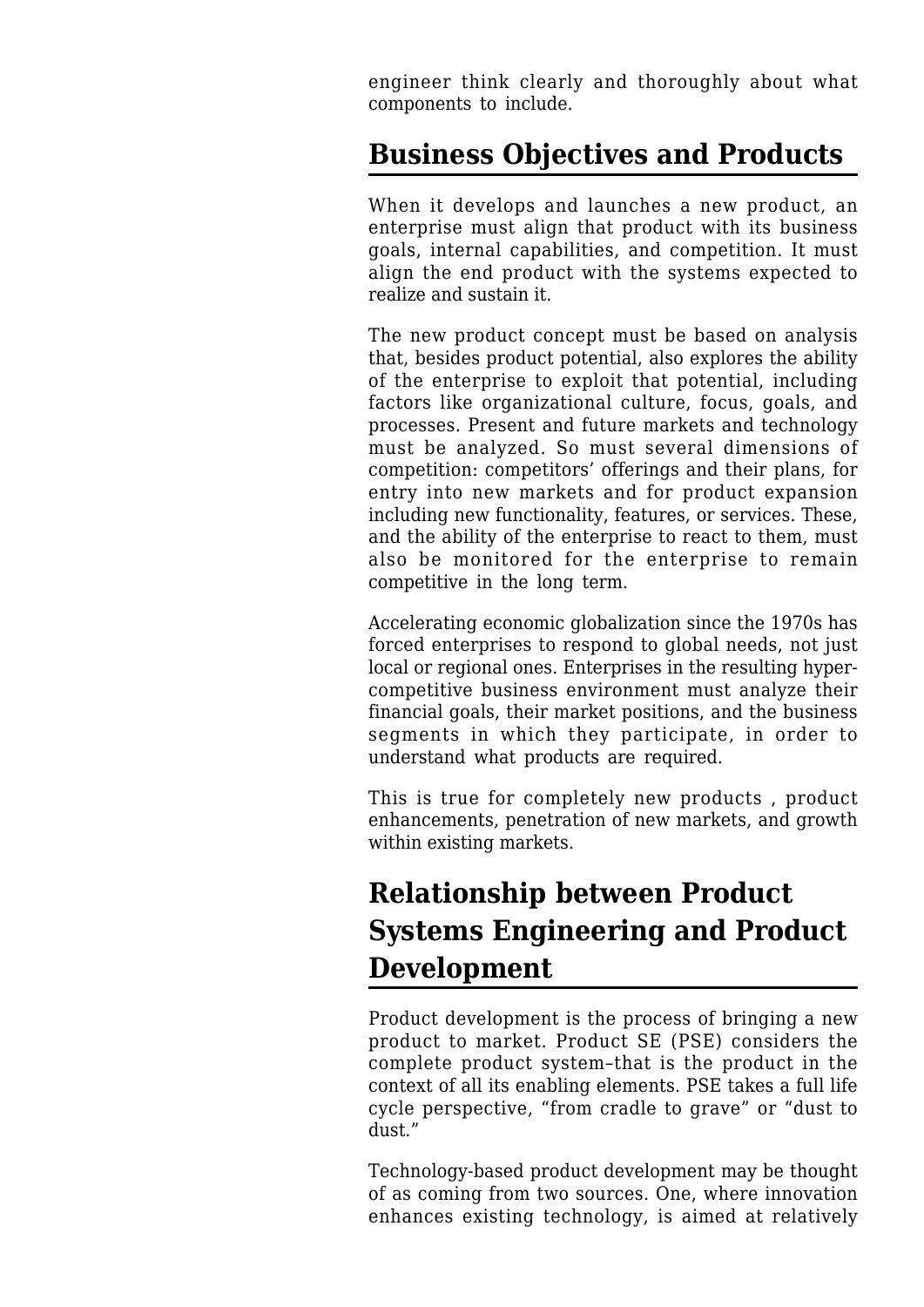short-term market windows. The other involves longterm research to identify the technology developments required to realize the concept. These may be technologies whose availability is not foreseen in the near future, meaning that substantial investment and long lead times may be required before the proof of concept, initial operational capabilities (IOCs) or prototyping stages are reached, let alone the commitment to realize the actual product offering. Some authors claim that the systems engineering process and the new product development (NPD) process for this second source are one and the same.

It is from the second source that strategic initiatives (long-term applied research) realize new products in areas like military aircraft or bioengineering. When research resolves fundamental questions on matters of science or national/regional interest technology, breakthroughs occur.

This article concentrates on the first source of technology-based product development, that is, the one driven by ever-evolving market needs to enhance existing technology.

### **Product Development Patterns**

When existing or near-future technology innovations are exploited to generate new product ideas, product development may follow any one of following scenarios (Phillips 2001):

- Product development may use well-established technologies to help the enterprise improve the efficiency of current operations.
- Product development may use well-established technologies to help the enterprise into new kinds of operations.
- **Product development may use leading edge** technologies to improve the efficiency of current operations.
- **Product development may use leading edge** technologies to help the enterprise into new kinds of operations.

The product itself may simply be a modification of an existing product or its presentation, it may possess new or different characteristics that offer additional benefits to the customer, and/or it may be entirely new and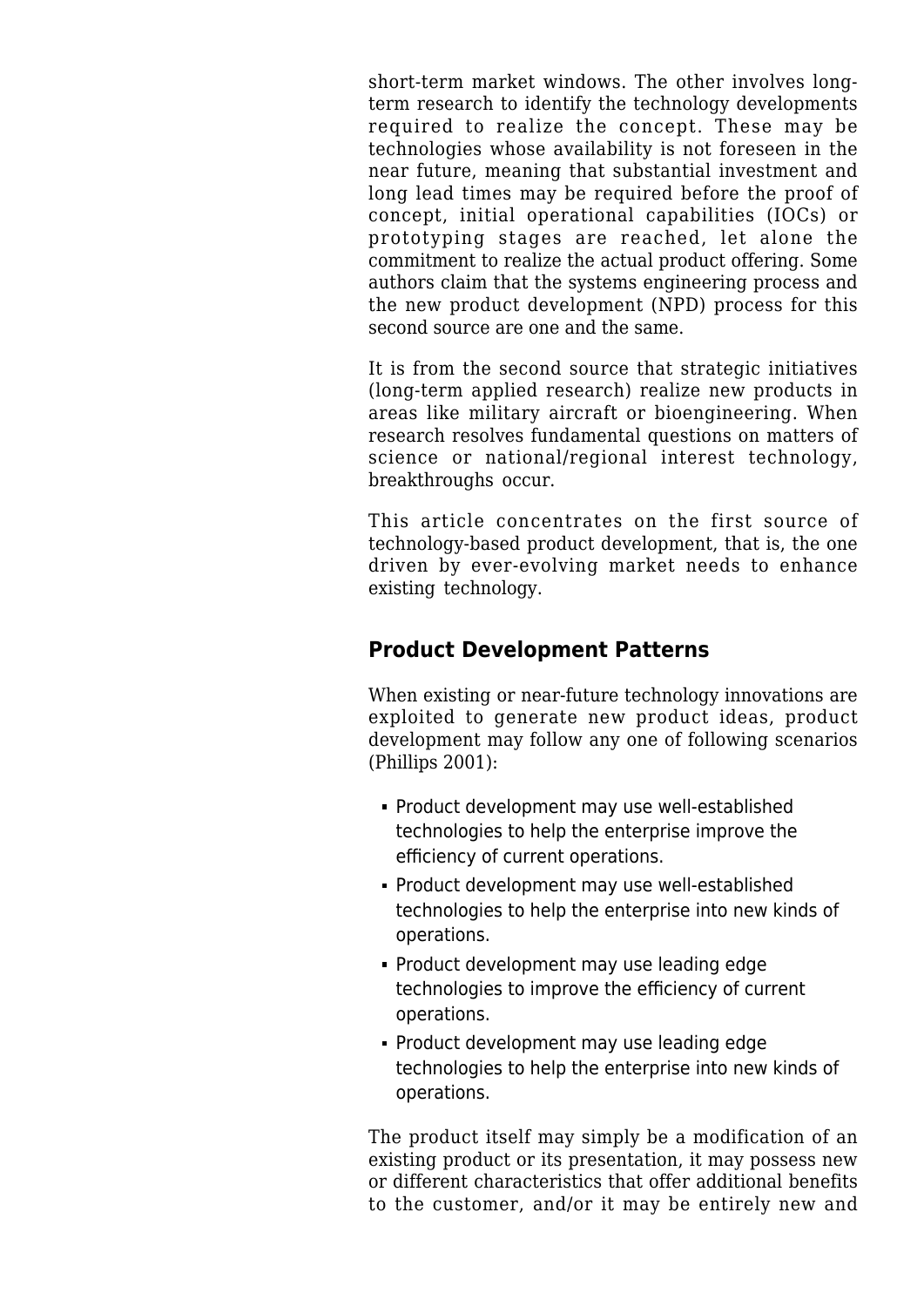satisfy a newly-defined customer want or market niche ([http://www.businessdictionary.com/definition/product-d](http://www.businessdictionary.com/definition/product-development.html) [evelopment.html\)](http://www.businessdictionary.com/definition/product-development.html).

Existing realization or sustainment systems may not be adequate to develop a given product. For example, it might be necessary to change development practices, use different testing methods or facilities, or upgrade manufacturing equipment and procedures. There might need to be improved customer support procedures and newly trained support personnel, upgraded maintenance facilities and tools, or modified spare parts delivery techniques.

### **Market Pressures**

The product development process must be dynamic, adaptive, and competitive on cost, time-to-market, performance, and quality on a global scale. This is because in the global economy continuous technology innovation and constantly evolving markets and customer needs demand a rapid response.

Products themselves are often multidisciplinary in nature; product development must have close participation, not only from the different specialty engineering fields (mechanical, electrical, industrial, materials, and so on), but also from the finance field to analyze the total cost of development (including production), marketing and sales to understand market behavior and acceptance, manufacturers and distributors, and legal and public relations experts.

All this has mandated enterprises to assess how they create their products and services. The result has been an effort to streamline the development process. One example of this is seen by the deployment of integrated product teams (IPTs) sometimes known as integrated product development teams (IPDTs).

## **Product Systems Engineering**

Product systems engineering strives for the efficient use of company resources in order to achieve business objectives and deliver a quality product. Product systems engineering activities range from concept to analysis to design and determine how conceptual and physical factors can be altered to manufacture the most costeffective, environmentally friendly product that satisfies customer requirements. Engineering the product system requires an interdisciplinary approach that includes an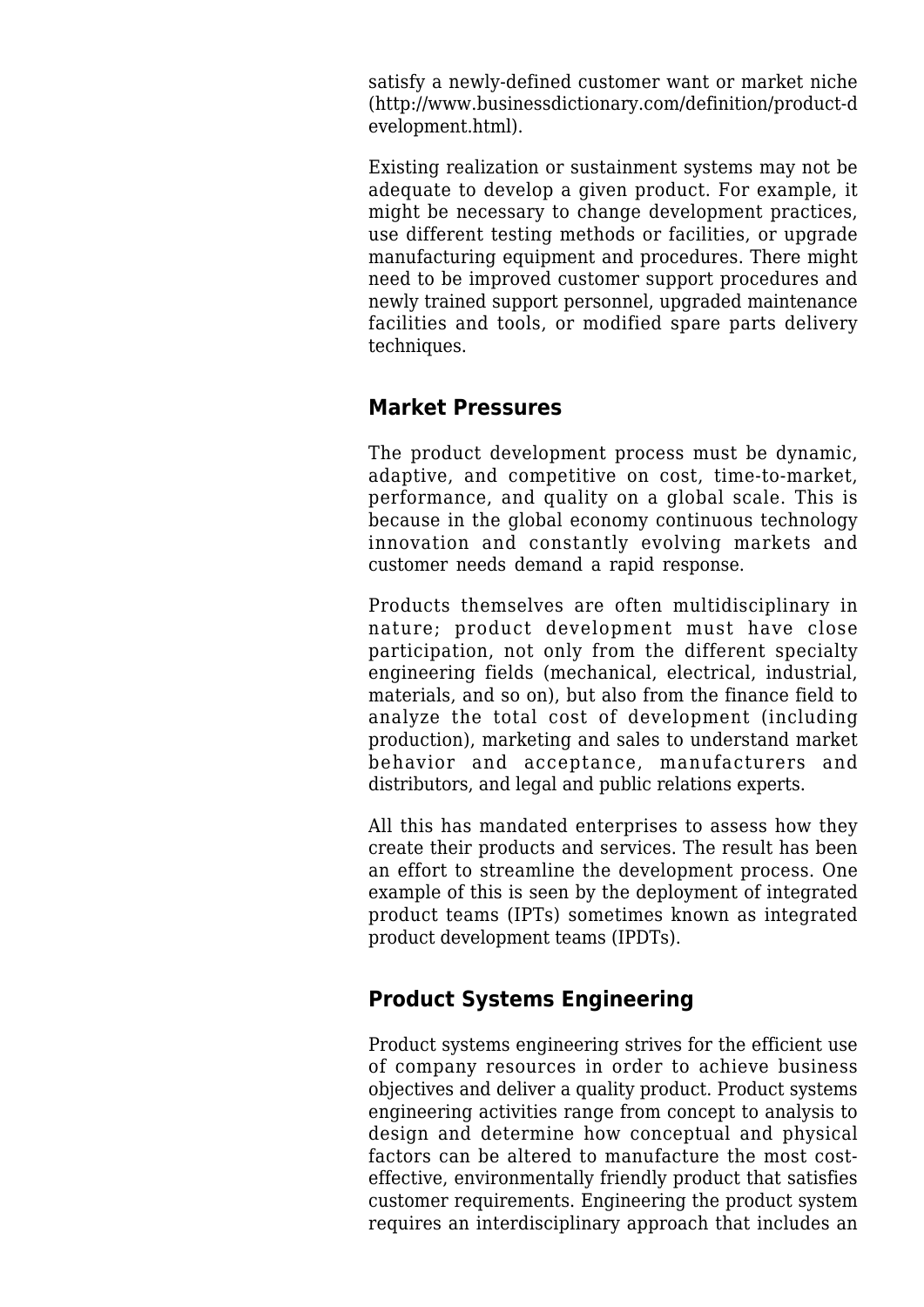analysis of the product and its related elements such as manufacturing, maintenance, support, logistics, phaseout, and disposal; these are all activities which belong to either the realization system or the sustainment system. The proper application of systems engineering and analysis ensures the timely and balanced use of human, financial, and technological assets, and technology investments to minimize problems, harmonize overall results, and maximize customer satisfaction and company profits.

Products are as diverse as the customers that acquire them and there are no universally accepted methods, processes, and technologies (MPTs) for end-to-end analysis of products and their supporting subsystems. Every product needs to adapt existing MPTs based on prior experiences and best practices, such as Toyota (Hitchens 2007), MITRE (Trudeau 2010), and NASA (NASA SELDP 2011). Product systems engineering helps develop the end-to-end analysis of products and subsystems by performing the following tasks:

- determining the overall scope of needs for the product system;
- defining product and system requirements;
- considering all interactions between the different elements of the product system;
- organizing and integrating engineering disciplines; and
- establishing a disciplined approach that includes review, evaluation and feedback, and ensures orderly and efficient progress.

Constantly evolving needs and requirements, along with constant technology innovations, may render a committed product development obsolete even before deployment. This has led to debate among systems engineering professionals on the need for the systems engineering process to become more rapidly adaptable. Platform-based solutions to resolve some of these challenges (infrastructure as a service, platform as a service, and software as a service) are being studied and proposed (MITRE 2010; Boehm 2010).

## **Integrated Product Development Process**

The integrated product development process (IPDP) starts with understanding market needs and developing a strategy that creates products that satisfy or exceed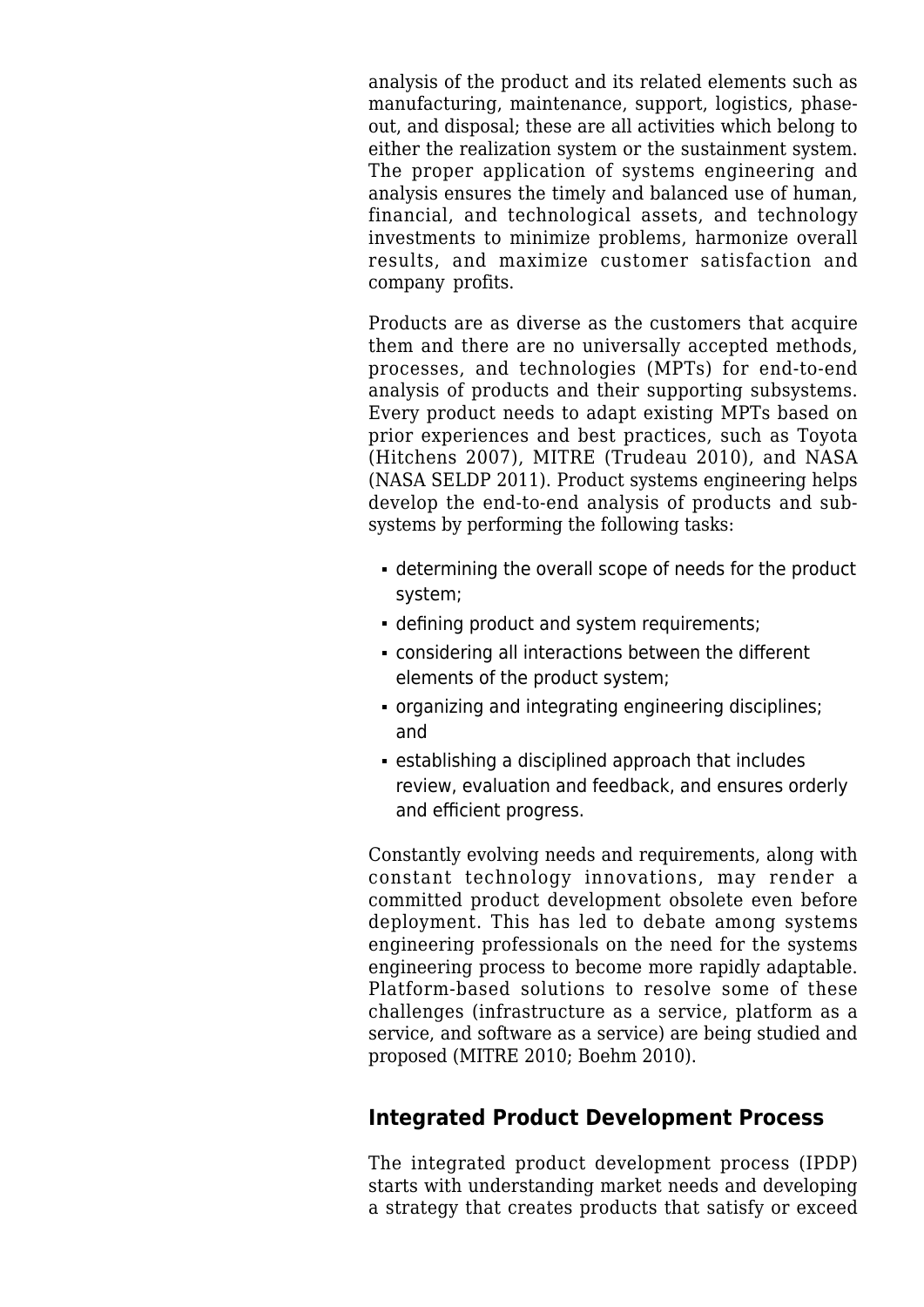customer expectations, respond to evolving customer demands, adapt to changing business environments, and incorporate systems thinking to generate novel ideas and co-create value with extensive stakeholders' participation. IPDP is a continuously evolving process that strives to realize products whose cost, performance, features, and time-to-market help increase company profitability and market share. Magrab, et al. (2010) discussed the IPDP in terms of four different stages; Figure 1 provides a snapshot of an IPDP and the main tasks carried out at each stage.

#### **Stage I: Product Identification**

During the product identification stage, the enterprise aims to identify an enterprise-wide strategy that flows down to individual product strategies resulting in a good business investment for the company. During this stage addressable markets for the product are identified in addition to geographical coverage of the product. The developments through this stage result in demonstration of strong customer need, determination of potential markets and geographic scope, the fitness of enterprise core capabilities to the product strategy, business profitability (return on investment, profit & loss), etc.

During this stage an integrated product team (IPT) first develops the IPDP for the project, usually by tailoring a corporate IPDP standard. The IPT assesses required technology innovation, feasibility of existing technologies, estimated time and cost of technology development, and the risks associated with markets, finances and technologies risk, etc. This stage also takes into account inputs from the continuous improvement (CI) process to develop new features and enhancements in existing products to address new market needs or customer demands.

#### **Stage II: Concept Development**

The main goal of the Concept Development stage is to generate feasible concepts for the potential product and develop MPTs that will satisfy the product's performance goals of economic viability and customer satisfaction. These concept designs must ensure that the company's core competencies can satisfy the requirements to produce the products while taking into account the market viability, manufacturability, and technical feasibility through an extensive analysis of alternative process.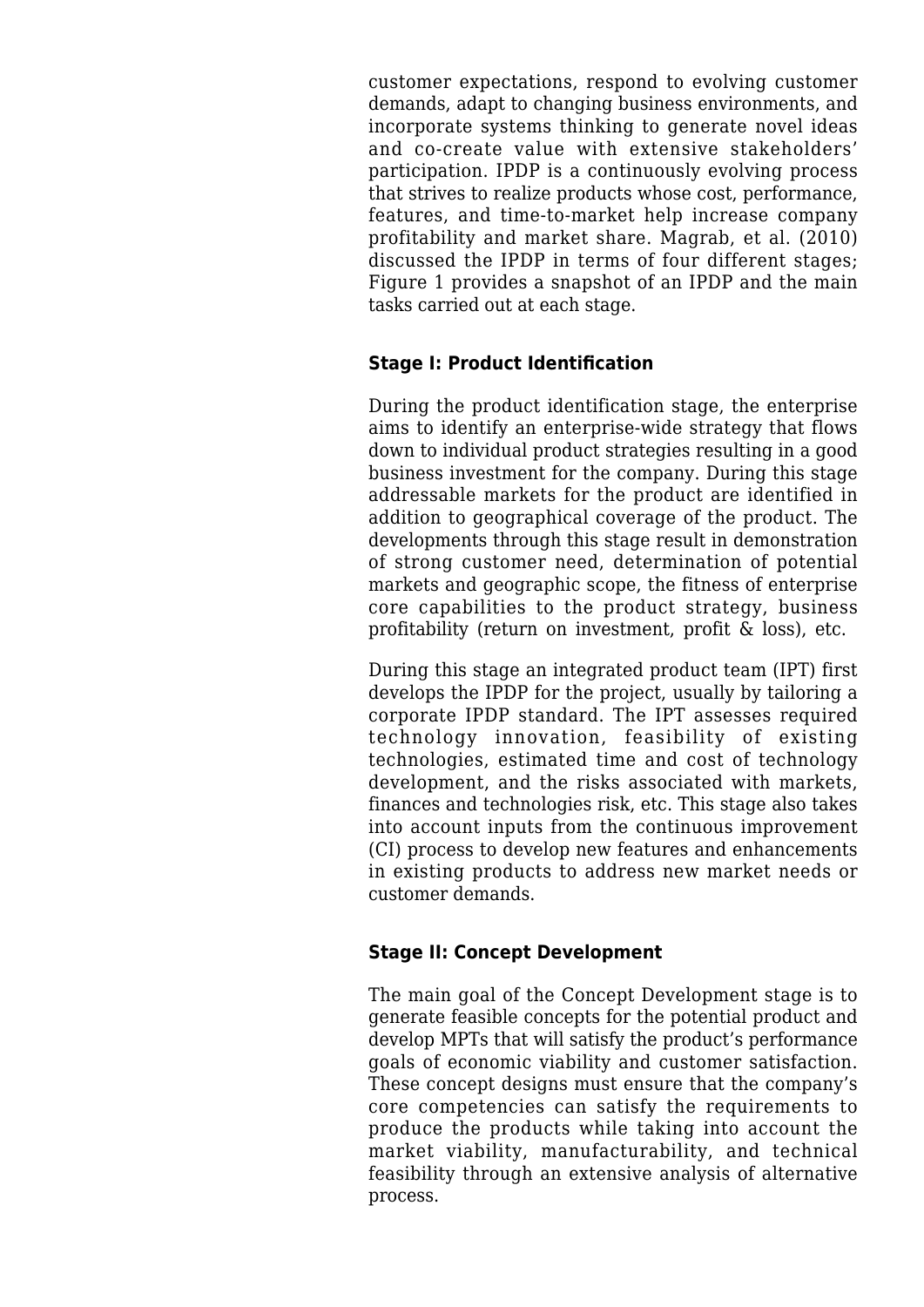During this stage SE supports the IPT in identifying different operational scenarios and modes of operation, functional requirements of the products, technology and performance risks, and the main components of the products and required interfaces among them, etc. This stage involves a highly interactive and iterative exchange of concepts among several IPTs and, depending on complexity of the products, a Systems Engineering Integration Team may be required to ensure analysis of all the possible solutions. During this stage inputs from the CI process helps analyze new technologies/processes including upgrades to existing technologies and create products that result in enhanced customer experiences.

#### **Stage III: Design and Manufacturing**

During the design and manufacturing stage the actual product is realized and manufactured. This stage starts with creating engineering drawings for the product, product configuration items specs, "design for X" (DFX), manufacturing design plans, production plans and schedules, test production run to ensure that the product meets customer requirements and quality criteria, and a plan for full production, logistics and distribution.

During this stage the product design & manufacturing engineering team works closely with operations managers to create MPTs to manage the technical effort for the product from an end-to-end perspective. Some of the SE activities during this stage include product integration, verification and validation plans; modeling, simulation, test & evaluation of the product system under critical scenarios; launch readiness plans including end-user test plans, operational readiness, etc. During this stage MPTs are developed and documented for proper handling of defective parts, processes, or functionalities. The CI process inputs include product and process performance enhancements and sustained life-cycle operations support.

#### **Stage IV: Product Launch**

During the product launch stage, the product is delivered to its potential markets. During production and deployment, MPTs are developed to ensure that the product meets its quality goals, satisfies customer requirements, and realizes the business plan goals. This requires provisions for customer care, logistics, maintenance, training etc., and a CI process to monitor product and product system technical performance and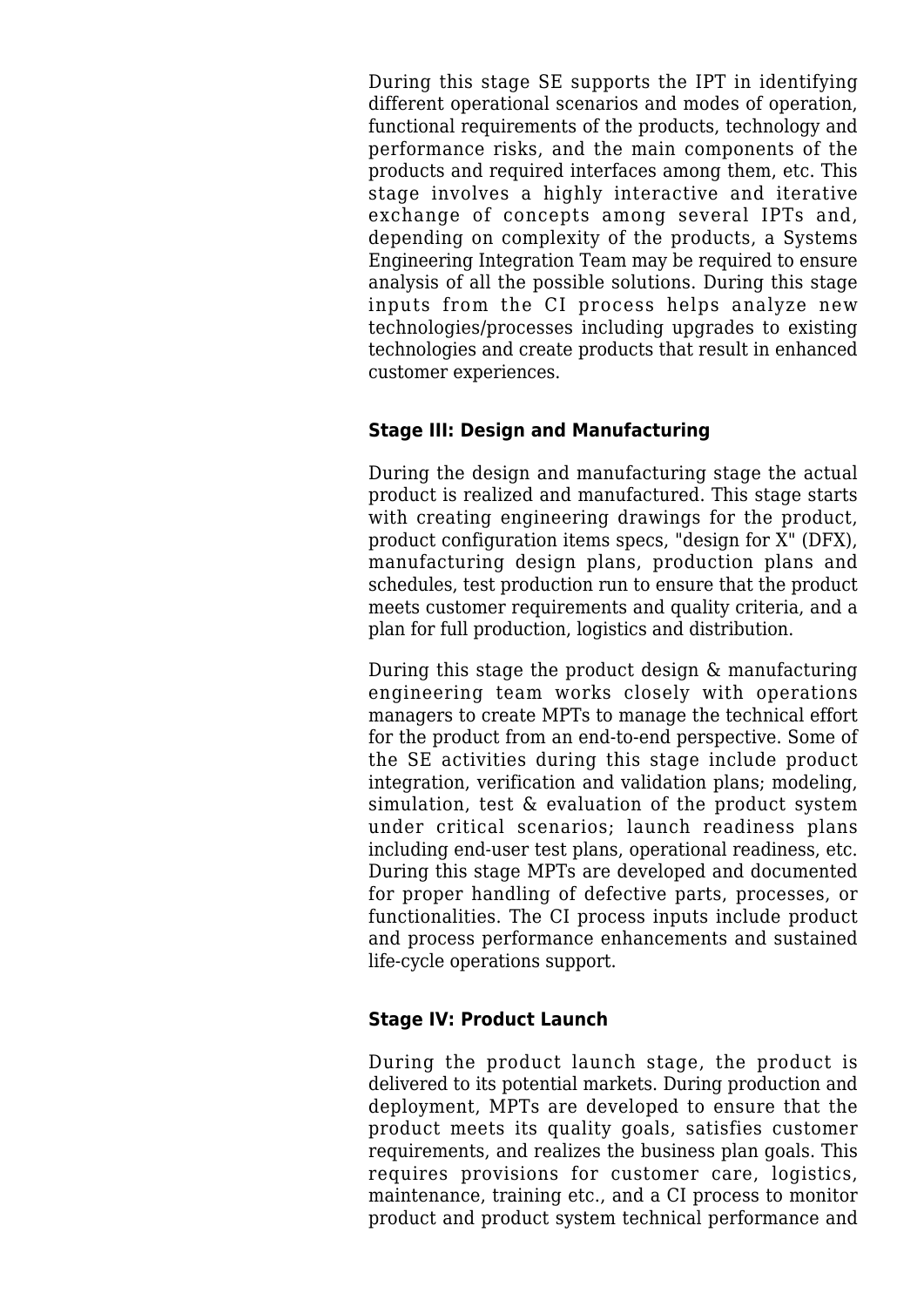product quality. The CI process is realized through extensive data collection using customer satisfaction surveys and remotely or manually observing, recording, and analyzing process performance metrics, technical performance measure, quality metrics, etc.



**Figure 1. Integrated Product Development Process.** (SEBoK Original)

## **Relationship between Product Systems Engineering and Technology Development**

As technological advancement accelerates, product life cycles become shorter, especially for high technology products. As a result, enterprises risk having outdated or obsolete products that have lost pace with markets trends, technology trends, or customer expectations.

Product systems engineering should bring awareness of technology changes and trends to the analysis of new product ideas or innovations. This affects the time and cost inputs into the technical feasibility analysis of the product. The result should include a road map of required technology developments, which is then used to create the overall road map for the new product offering.

In these cases, new product ideas impose requirements on new technology developments.

On the other hand, when technology developments or breakthroughs drive product innovation or the generation of new markets, the technology developments may also generate requirements on product features and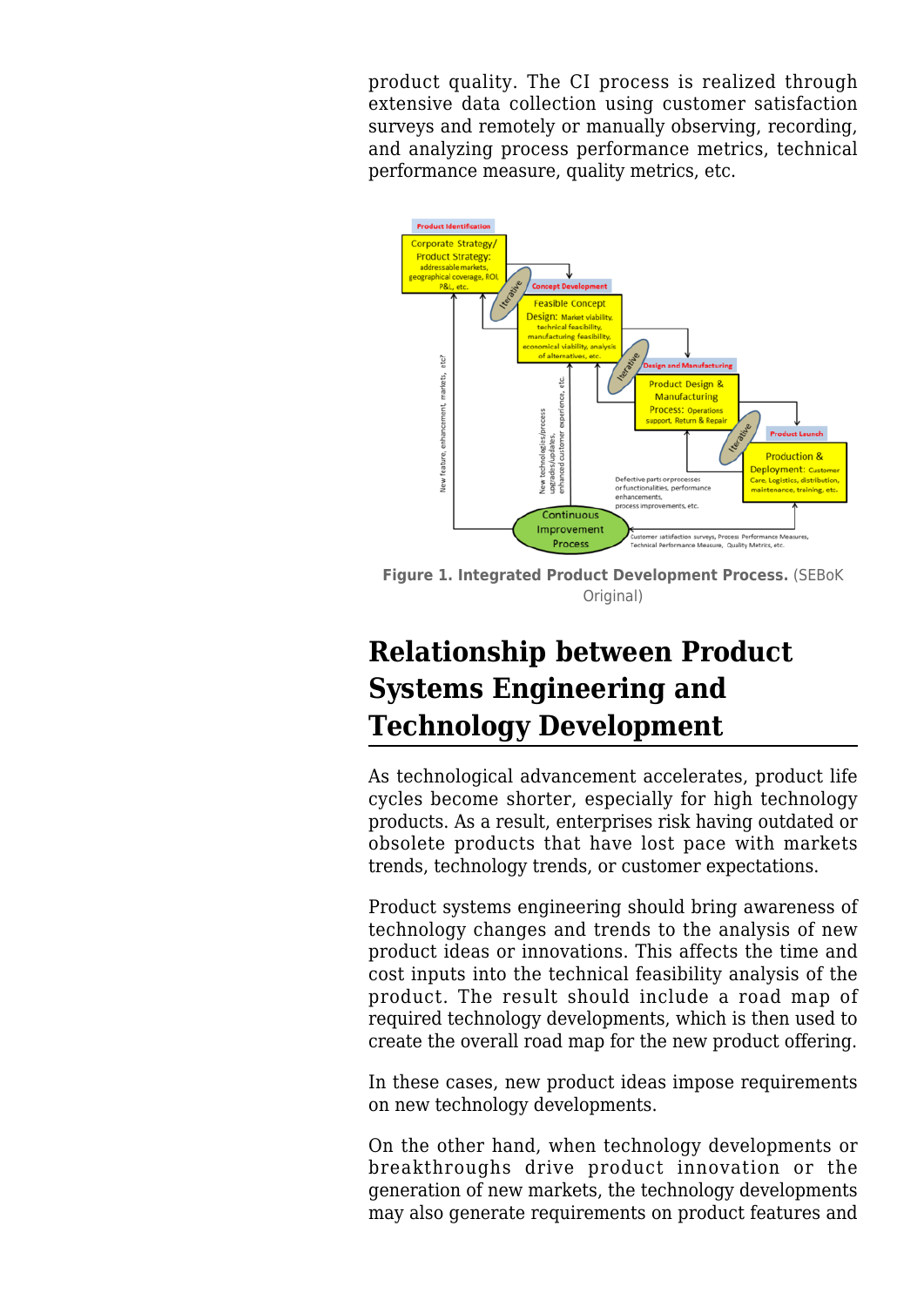functionalities. Factors which dictate decisions about introducing products include the technology readiness levels (TRL), the integration readiness levels (IRL), the manufacturing readiness levels (MRL), the system readiness levels (SRL), and the operational readiness of the enterprise to launch the product system. See the "Readiness Levels" section in the [Product Systems](http://sandbox.sebokwiki.org/Product_Systems_Engineering_Special_Activities) [Engineering Special Activities](http://sandbox.sebokwiki.org/Product_Systems_Engineering_Special_Activities) article.

Understanding the entities (i.e., components or elements) that compose the product is not a trivial task for systems engineers. It is not unusual for a new product to require developments in several technologies, including new materials, electronic components, software, maintenance and repair procedures, processes, or organizational structures. All of these developments must be factored into the IPDP for the successful deployment and proper use of the product.



**Figure 2. Basic Product Types that Constitute a Product System (Martin 1997).** This material is reproduced with permission of John Wiley & Sons, Inc. All other rights are reserved by the copyright owner.

## **Product Type Examples**

Examples of each product type are shown below (Martin 1997).

**Table 1. Product Types (Martin 1997).** This material is reproduced with permission of John Wiley & Sons, Inc. **Type Examples**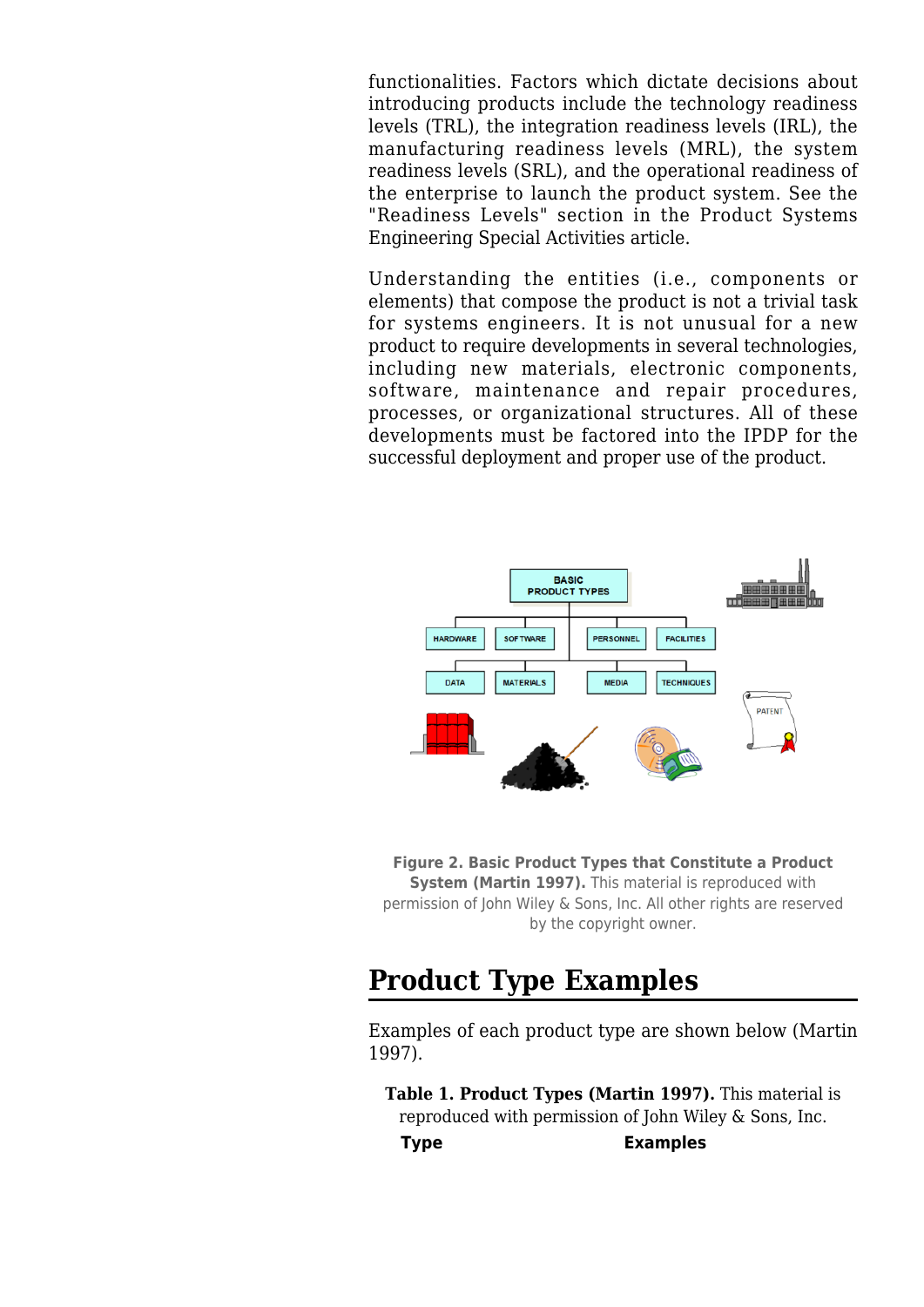| <b>Hardware</b>   | Computer processor unit, radar transmitter,<br>satellite payload, telephone, diesel engine, data<br>storage device, network router, airplane landing<br>gear                                                                       |
|-------------------|------------------------------------------------------------------------------------------------------------------------------------------------------------------------------------------------------------------------------------|
| <b>Software</b>   | Computer operating system, firmware, satellite<br>control algorithm, robot control code, telephone<br>switching software, database application                                                                                     |
| <b>Personnel</b>  | Astronaut, computer operator, clerk, business<br>executive, Laika (the cosmonaut dog), bus<br>driver, cashier, maintenance technician                                                                                              |
| <b>Facilities</b> | Space rocket launch pad, warehouse building,<br>shipping docks, airport runway, railroad tracks,<br>conference room, traffic tunnel, bridge, local<br>area network cables                                                          |
| Data              | Personnel records, satellite telemetry data,<br>command and control instructions, customer<br>satisfaction scores                                                                                                                  |
| <b>Materials</b>  | Graphite composite, paper, gold, concrete,<br>stone, fiberglass, radar absorption material,<br>cladded metals, integrated circuit substrate,<br>magnetic memory core                                                               |
| <b>Media</b>      | Data storage media (tape, disc, memory card),<br>signal transport media (twisted pair wire, fiber<br>optic cable, RF spectrum), communications<br>media (television, radio, magazines), social<br>media (blogs, Twitter, Facebook) |
| <b>Techniques</b> | Soldering, trouble trick response process,<br>change notice handling, telephone answering<br>protocol, project scheduling, data sorting<br>algorithm                                                                               |

Materials could be thought of as basic raw materials, like steel, or as complex materials, like cladded metals, graphite composites, or building aggregate material. Personnel are not normally thought of as a "product," but that can change depending on the type of system in question. The National Aeronautics and Space Administration (NASA) space program "system" certainly produces astronauts. When personnel are considered product(s), it is not usually possible to simply find and hire personnel with the requisite knowledge, skills, and experience. These personnel "products" can often be developed using a product SE approach (Martin 1996). For example, you could specify requirements (i.e., required knowledge, skills, and experience) for each person that is part of the system. Interfaces can be specified for each person, and an assessment can be made as to the maturity of each person (i.e., each potential product). These are a few examples of how product SE can be applied to personnel products.

In enterprise systems engineering, we may need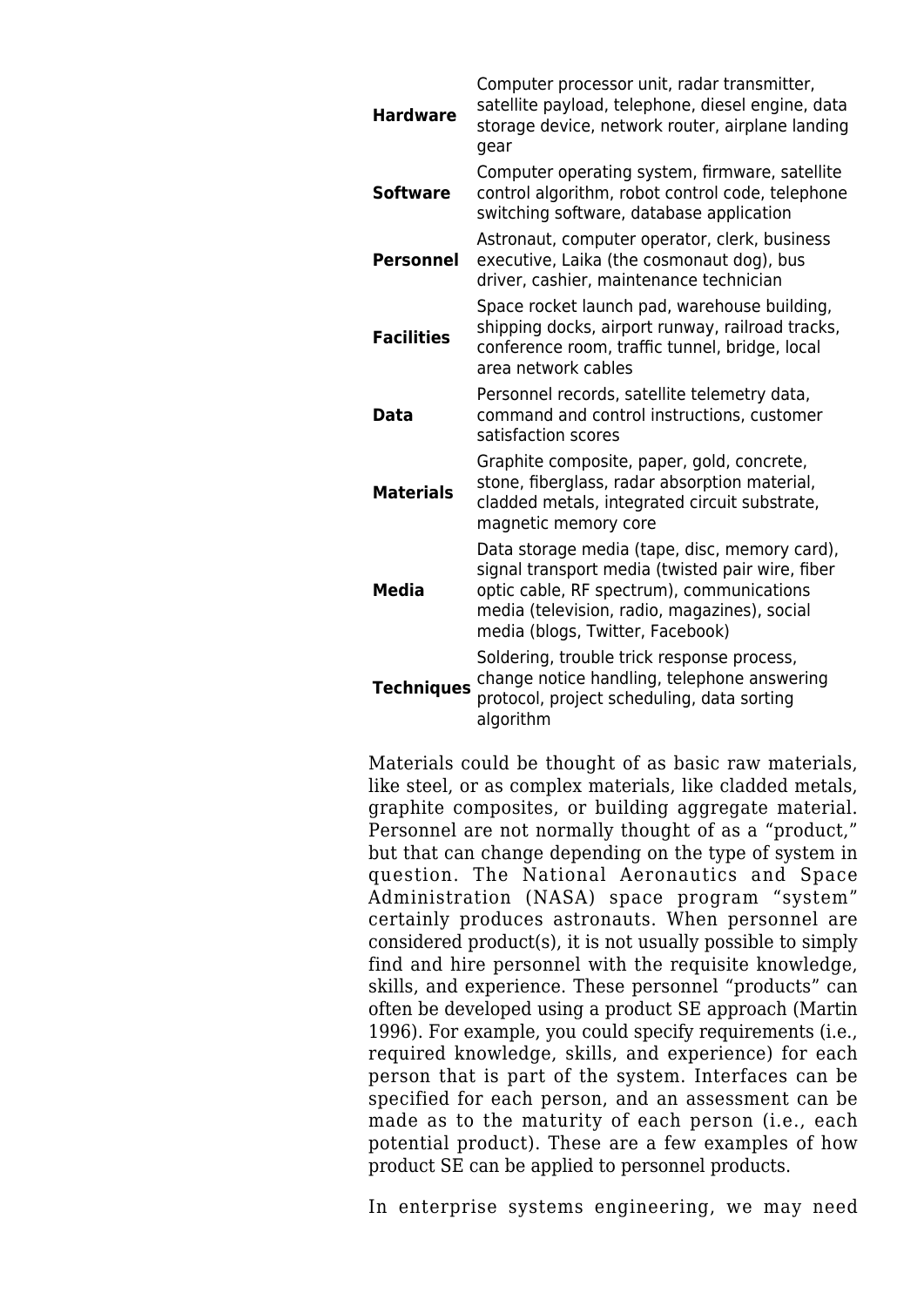education and training systems to make up a part of our personnel system in order to produce people with the right competencies and capabilities.

## **References**

### **Works Cited**

Academy of Program/Project and Engineering Leadership (APPEL). 2009. *NASA's Systems Engineering Competencies*. Washington, D.C., USA: US National Aeronautics and Space Association. Available at: [http://www.nasa.gov/offices/oce/appel/pm-development/p](http://www.nasa.gov/offices/oce/appel/pm-development/pm_se_competency_framework.html) [m\\_se\\_competency\\_framework.html.](http://www.nasa.gov/offices/oce/appel/pm-development/pm_se_competency_framework.html)

Blanchard, B.S., and W.J. Fabrycky. 2011. *Systems Engineering and Analysis*, 5th ed. Prentice Hall International Series in Industrial and Systems Engineering. Englewood Cliffs, NJ, USA: Prentice Hall.

Boehm, B. 2010. *Systems 2020 Strategic Initiative*. Hoboken, NJ, USA: Systems Engineering Research Center (SERC), SERC-2010-TR-009.

Grady, J. 2010. *[Systems Synthesis](http://sandbox.sebokwiki.org/Systems_Synthesis) - Product and Process Design*. Boca Raton, FL, USA: CRC Press.

INCOSE. 2012. *[Systems Engineering Handbook:](http://sandbox.sebokwiki.org/INCOSE_Systems_Engineering_Handbook) A Guide for System Life Cycle Processes and Activities*, version 3.2.2. San Diego, CA, USA: International Council on Systems Engineering (INCOSE), INCOSE-TP-2003-002-03.2.2.

Magrab, E., S. Gupta, P. McCluskey, and P. Sandborn. 2010. *[Integrated Product and Process Design and](http://sandbox.sebokwiki.org/Integrated_Product_and_Process_Design_and_Development) [Development](http://sandbox.sebokwiki.org/Integrated_Product_and_Process_Design_and_Development) - The Product Realization Process*. Boca Raton, FL, USA: CRC Press.

Martin, J.N. 1997. *[Systems Engineering Guidebook](http://sandbox.sebokwiki.org/Systems_Engineering_Guidebook): A process for developing systems and products*, 1st ed. Boca Raton, FL, USA: CRC Press.

MITRE. 2010. *Platform as a Service: A 2010 Marketplace Analysis*, Cloud Computing Series. Bedford, MA, USA: Systems Engineering at MITRE.

Morse, L., and D. Babcock. 2007. *Managing Engineering and Technology*, 4th ed. Upper Saddle River, NJ, USA: Prentice Hall.

Phillips, F. 2001. *Market Oriented Technology Management: Innovating for Profit in Entrepreneurial*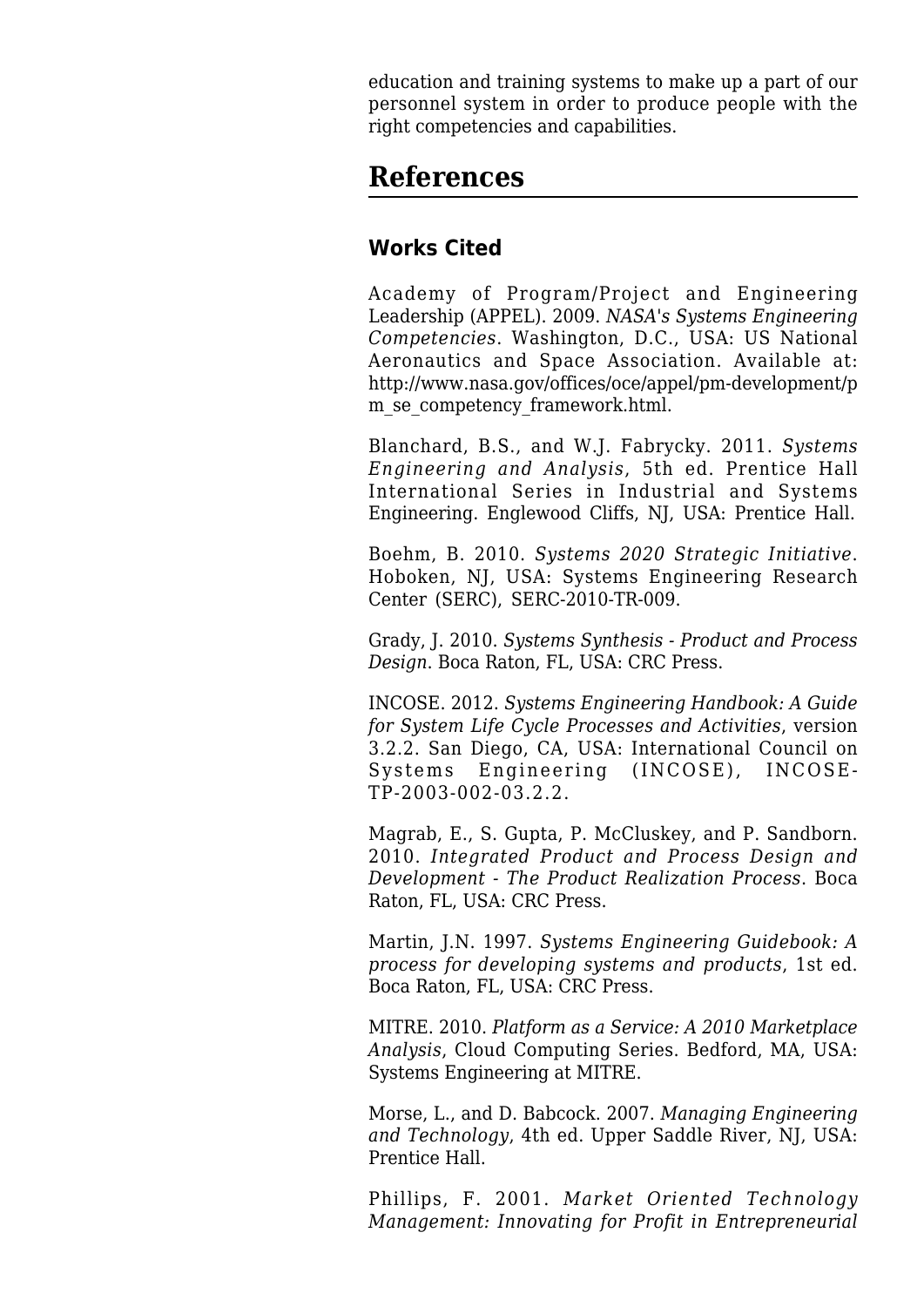*Times*. New York, NY, USA: Springer.

Trudeau, P.N. 2010. *Designing and Enhancing a Systems Engineering Training and Development Program*. Bedford, MA, USA: The MITRE Corporation.

Wasson, C.S. 2006. *System Analysis, Design, and Development*. New York, NY, USA: John Wiley & Sons.

### **Primary References**

Grady, J. 2010. *[Systems Synthesis](http://sandbox.sebokwiki.org/Systems_Synthesis) - Product and Process Design*. Boca Raton, FL, USA: CRC Press.

Magrab, E., S. Gupta, P. McCluskey, and P. Sandborn. 2010. *[Integrated Product and Process Design and](http://sandbox.sebokwiki.org/Integrated_Product_and_Process_Design_and_Development) [Development](http://sandbox.sebokwiki.org/Integrated_Product_and_Process_Design_and_Development) - The Product Realization Process*. Boca Raton, FL, USA: CRC Press.

Martin, J.N. 1997. *[Systems Engineering Guidebook](http://sandbox.sebokwiki.org/Systems_Engineering_Guidebook): A process for developing systems and product*, 1st ed. Boca Raton, FL, USA: CRC Press.

### **Additional References**

Academy of Program/Project and Engineering Leadership (APPEL). 2009. *NASA's Systems Engineering Competencies*. Washington, D.C., USA: US National Aeronautics and Space Association. Available at: [http://www.nasa.gov/offices/oce/appel/pm-development/p](http://www.nasa.gov/offices/oce/appel/pm-development/pm_se_competency_framework.html) [m\\_se\\_competency\\_framework.html.](http://www.nasa.gov/offices/oce/appel/pm-development/pm_se_competency_framework.html)

Blanchard, B.S., and W.J. Fabrycky. 2011. *Systems Engineering and Analysis*, 5th ed. Prentice Hall International Series in Industrial and Systems Engineering. Englewood Cliffs, NJ, USA: Prentice Hall.

Boehm, B. 2010. *Systems 2020 Strategic Initiative*. Hoboken, NJ, USA: Systems Engineering Research Center (SERC), SERC-2010-TR-009.

INCOSE. 2012. *[Systems Engineering Handbook:](http://sandbox.sebokwiki.org/INCOSE_Systems_Engineering_Handbook) A Guide for System Life Cycle Processes and Activities*, version 3.2.2. San Diego, CA, USA: International Council on Systems Engineering (INCOSE), INCOSE-TP-2003-002-03.2.2.

MITRE. 2010. *Platform as a Service: A 2010 Marketplace Analysis*, Cloud Computing Series. Bedford, MA, USA: Systems Engineering at MITRE.

Morse, L., and D. Babcock. 2007. *Managing Engineering*